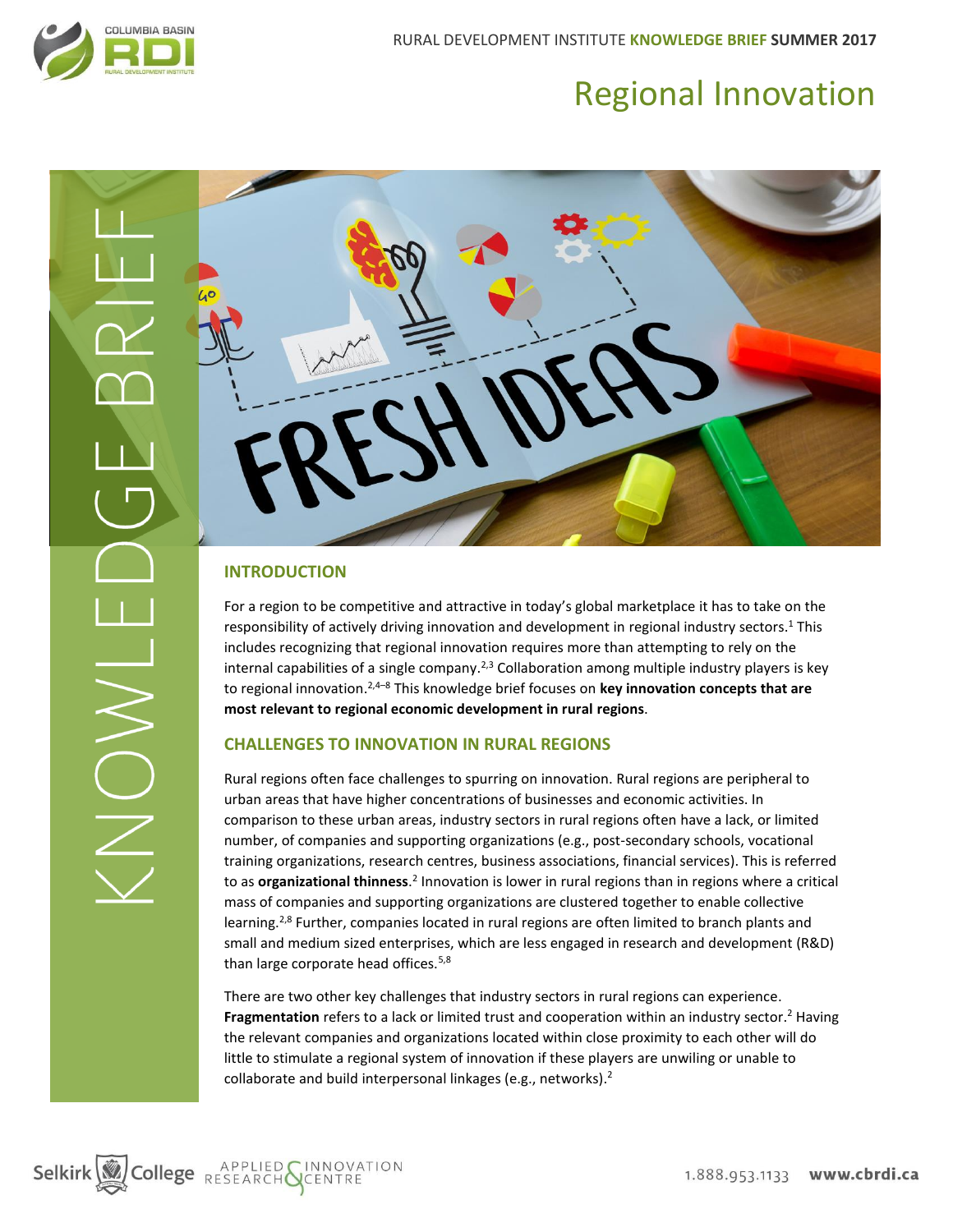Lock-in refers to regional industries being overspecialized in outdated technologies.<sup>2</sup> Industry sectors suffering from lock-in face the opposite challenges to industry sectors experiencing organizational thinness. Lock-in occurs when companies and organizations in a mature industry are too strongly clustered together and overspecialized in a declining technology.<sup>2,8</sup> This problem can be exasterbated when politicians and labour unions work to protect and subsidize companies in the declining industry.<sup>2</sup>

These categories of innovation problems are not mutually exclusive, and in many cases a region will be confronted with a mix of these challenges.<sup>8</sup> Additionally, some rural regions may experience different sets of challenges that have not been as well studied. For example, rural regions where innovation and development exist mainly come from public organizations (see *Public Organizations and Innovation in Rural Regions* text box).<sup>5</sup>

### **CLUSTERS**

Clusters are geographic concentrations of inter-dependent companies, suppliers, and service providers that operate in the same or related industry sectors.<sup>2</sup> Companies are part of a local network that incorporate suppliers and service providers, and may involve co-operation between companies working at the same production stage.<sup>2</sup> Companies operating in a cluster exchange components, services, information, and knowledge.<sup>2</sup>

## **REGIONAL INNOVATION SYSTEMS**

The concept of Regional Innovation Systems (RIS) has been inspired by other innovation concepts. First, it draws on what are known as territorial models of innovation (e.g., clusters, industrial districts, and innovative milieux), which look at the role of innovation in a local or regional context.<sup>4</sup> Second, RIS builds the related concept of national innovation systems, which was developed in the 1980s to offer a systems approach to understanding innovation.<sup>4</sup>

RIS are interactive subsystems that support innovation within a regional economy through the generation and exploitation of knowledge. $9$  Unlike clusters, regional innovation systems may stretch across several industry sectors within a region's economy.<sup>9</sup> They are also linked to global, national, and other regional systems.<sup>9</sup>

While clusters are normally considered an important component of RIS, a RIS is not necessary for the functioning of a cluster.<sup>4</sup> Additionally, literature on clusters is more focused on market relationships (i.e., competitiveness and performance) between companies and other organizations, and more influenced by mainstream economic theory, whereas RIS literature emphasizes non-market networking relationships between companies and other organizations, such as building social capital, cooperation, trust, and regional learning within an evolutionary framework.<sup>4</sup>

Stakeholders involved in the innovation process include companies, research institutes, education and training organizations, policy makers, financial organizations, regulatory authorities, and intermediary organizations.5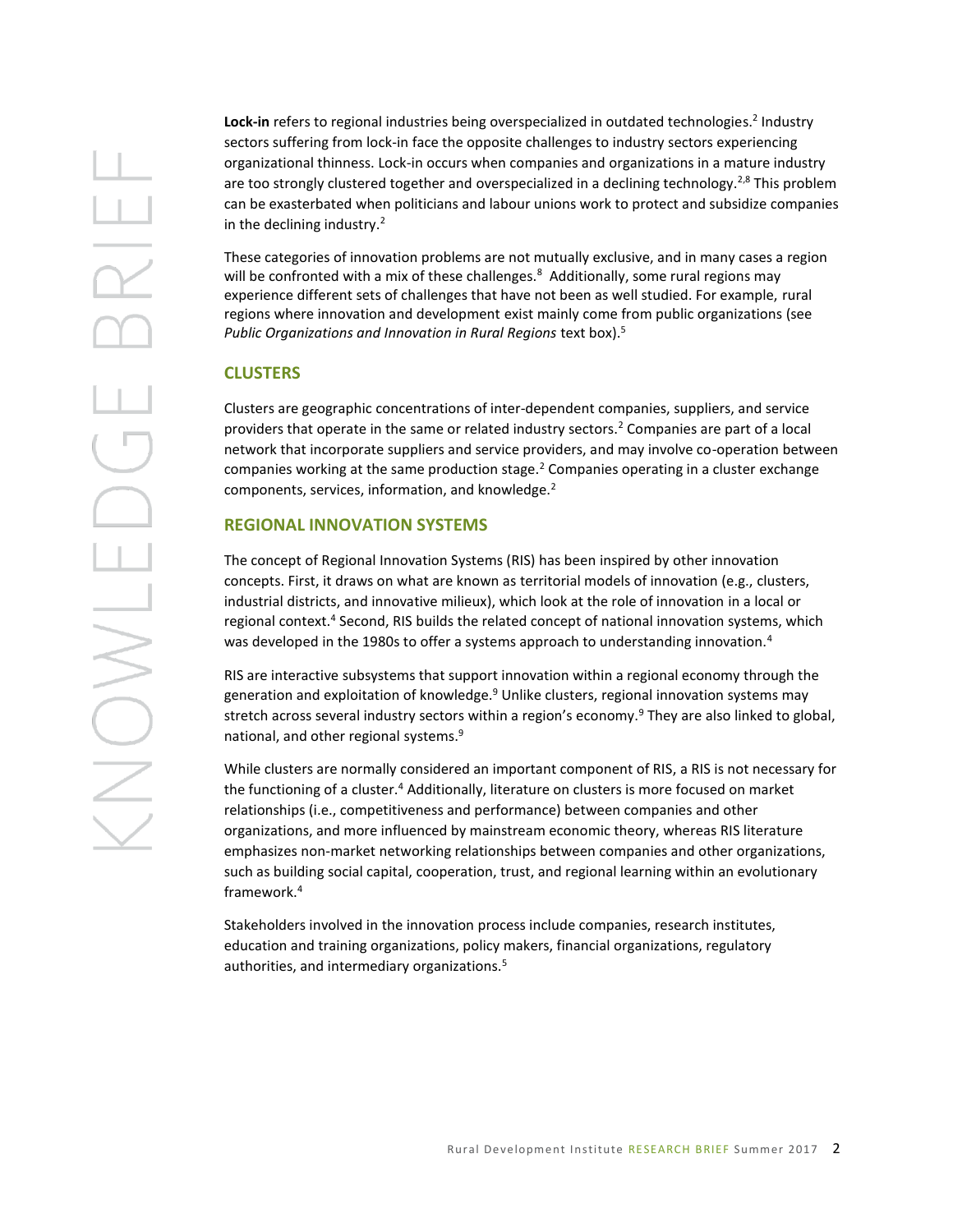Asheim and colleagues explain, "At the core of the RIS approach is an emphasis on economic and social interactions between agents, spanning the public and private sectors to engender and diffuse innovation within regions embedded in wider national and global systems."<sup>4</sup> In other words, RIS assumes that the production of innovations can happen when many regional stakeholders (both inside and outside of companies) interact. Innovation, according to RIS, is a "territorially-embedded" process based on the specific resources, and social and institutional context of a region. 7

To develop a region's competitive advantages, the relationships built between stakeholders through economic and social interactions should involve some degree of interdependence, which in turn helps to build the systemic character of RIS.<sup>9</sup> Companies become better innovators by interacting with support organizations and other companies within their region.<sup>7</sup> It's about improving local/regional competitive advantages by:

- working to increase localized strengths such as resources, skills, and support organizations that are embedded in both socio-cultural and socio-economic structures;
- building a regional culture of relationships that support learning and innovation; and
- embedding these relationships.<sup>7</sup>

# **PUBLIC ORGANIZATIONS AND INNOVATION IN RURAL REGIONS**

A study in the region of La Pocatière, Quebec, provides a good example of how public organizations can be drivers of innovation processes and change in rural economies.<sup>5</sup> This small region (population: 6,225) has a long tradition of developing and adopting innovations through teaching, popularization, transmission, applied research, technological development, etc.<sup>5</sup> In this mostly agricultural area, the development of a regional innovation system began with a historical foundation of teaching institutions focused on applied research and technology transfer in agriculture and agronomy.<sup>5</sup>

The innovation system grew from teaching and research institutions that maintained close links to the production system (i.e., many small producers), and related entrepreneurial initiatives that grew around these public organizations.<sup>5</sup> When a large transportation company (Bombardier) took over a local motor factory, the region embraced the economic diversification opportunity by developing educational institutions with applied research activities in engineering and the creation of specialized transport companies.<sup>5</sup>

A key component of the RIS in La Pocatière has been public organizations such as technical colleges, research institutes, and technology transfer centres.<sup>5</sup> These organizations are sources of innovation within the region, and many local businesses have benefited from collaborations and other types of relationships with them.<sup>5</sup>

#### **INNOVATION ECOSYSTEMS**

The term innovation ecosystems emerged in the early  $2000s^{10}$  and has been used to describe a variety of contexts, purposes, and meanings. $11,12$  There is currently a debate within academia about whether and how innovation ecosystems are different from (national and regional) innovation systems.<sup>10</sup>–<sup>13</sup>

While industries and governments (e.g.[, European Committee](http://cor.europa.eu/en/documentation/brochures/Documents/Regional-innovation-ecosystems/Regional-innovation-ecosystems.pdf) of Regions) commonly use the term innovation ecosystem, there is no consensus on its definition.<sup>11</sup> Some researchers argue that the lack of a clear definition is a strength because it reflects the organic and adaptable nature of innovation ecosystems.<sup>14</sup> However, others counter that this may only represent a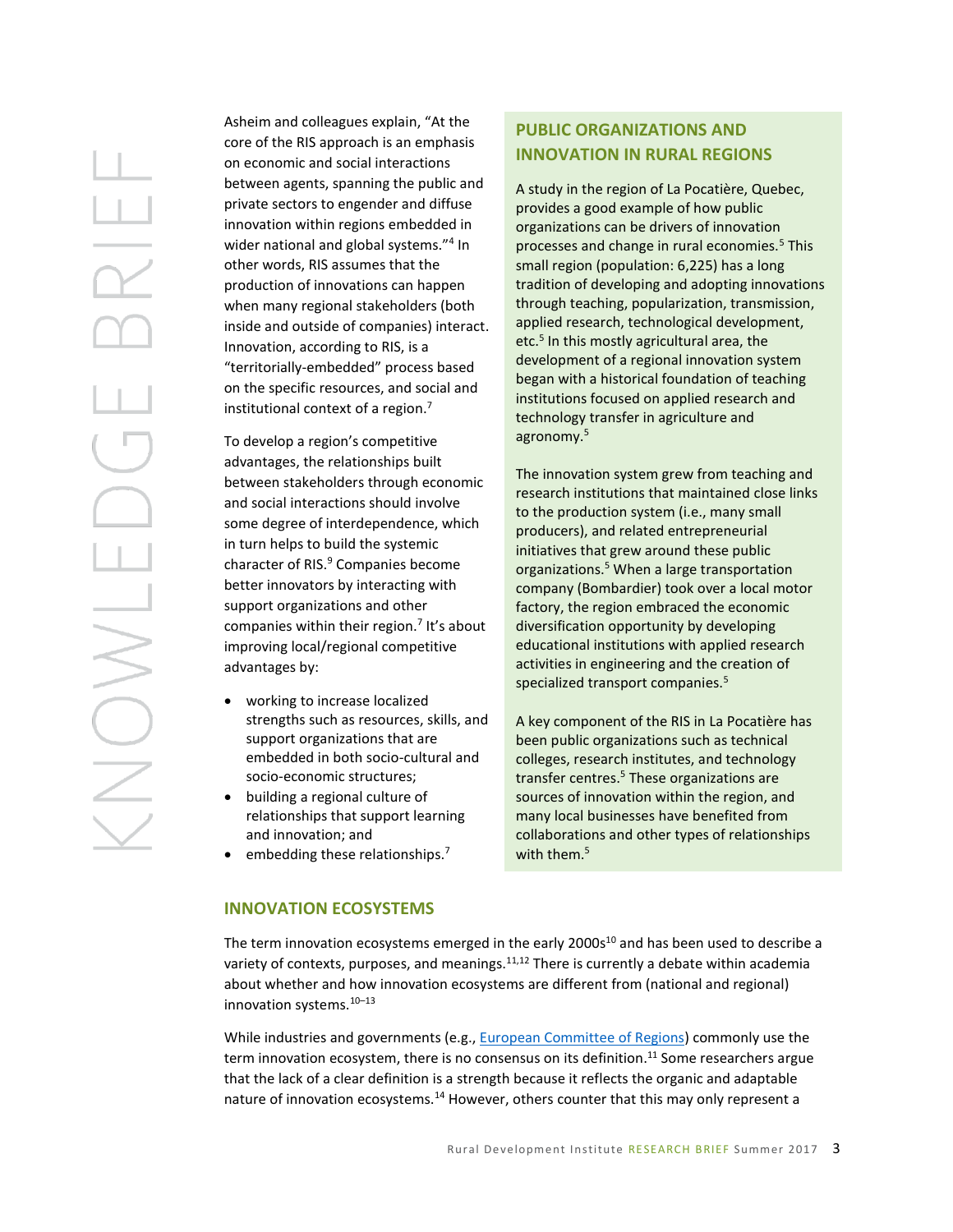flawed analogy to natural ecosystems.<sup>11</sup> As Oh and colleagues argue, "An innovation ecosystem is not an evolved entity. Rather, it is designed."<sup>11</sup>

To distinguish innovation ecosystems from innovation systems some scholars suggest that the term be used in reference to privately designed innovation ecosystems that are driven by market interests (i.e., profit-seeking).<sup>11,13</sup> These ecosystems are focused on co-creation of value within a network of interconnected and interdependent companies, customers, suppliers, and complementary innovators.<sup>12</sup> National and regional innovation systems, on the other hand, are networks characterized as university-industry-government relationships (i.e., triple helix systems) and public-private partnerships that serve the public interest (e.g., regional economic development). $^{11}$ 

This **distinction between innovation ecosystems and RIS** is particularly important when it comes to public policy aimed at supporting activities that are meant to serve the public interests. This is because an increase in government support for innovation ecosystems cuts into space available to clusters, innovation systems, and public-private partnerships that encourage multiple companies to locate themselves in close proximity in a region and participate in the initiative.<sup>11,13</sup> Oh and colleagues make the point that "No company in a privately designed innovation ecosystem has an incentive to promote the wider Regional Innovation System."<sup>11</sup>

# **INNOVATION IN RURAL REGIONS**

It is essential that each region develops its own tailor-made policies for innovation that reflect the regional context (i.e., managing specific challenges, problems, and opportunities).<sup>2,8</sup> Researchers, Doloreux and Dionne, emphasize a similar point: "Every region, whether peripheral or central, has its own specific characteristics in terms of competencies, traditions, institutions and systems of relations between institutional and social actors."<sup>5</sup>

A highly influential paper by Tödtling and Trippl summarizes the literature on general innovation strategies, as well as strategies for dealing with organizational thinness, fragmentation, and lockin.<sup>8</sup> They offer the following recommendations for general innovation policy strategies:<sup>8</sup>

- 1. To develop innovation systems, networks, and clusters, a shift from a traditional companyoriented perspective to a more system-centred approach is required in innovation policy.
- 2. A broad view of innovation and learning processes is needed in policy making. Initiatives need to focus on a wide variety of areas, including: physical capital (e.g., research and development, and technology infrastructure), human capital (e.g., workforce development and training), social capital (e.g., building trust between regional players), and financial capital.
- 3. Policy formulation and implementation should move away from top-down government decision-making towards collaborative and interactive approaches that involve clear communication, close interaction, and consensus building with all regional stakeholders.
- 4. There is a need for coordination of policies both horizontally within a region (i.e., across economic development, workforce development, education, finance, and other arenas) and in collaboration with other regions, the province, and nationally.

Tödtling and Trippl also find wide support for the use of "picking a winner" strategies in selecting which projects and locations are offered public policy support to help potential industries and regions improve their competitiveness and innovativeness.<sup>8</sup> However, other scholars have criticized such strategies because they may disadvantage some regions right from the beginning or limit the selection to the same "winning" industries (e.g., biotechnology) that are commonly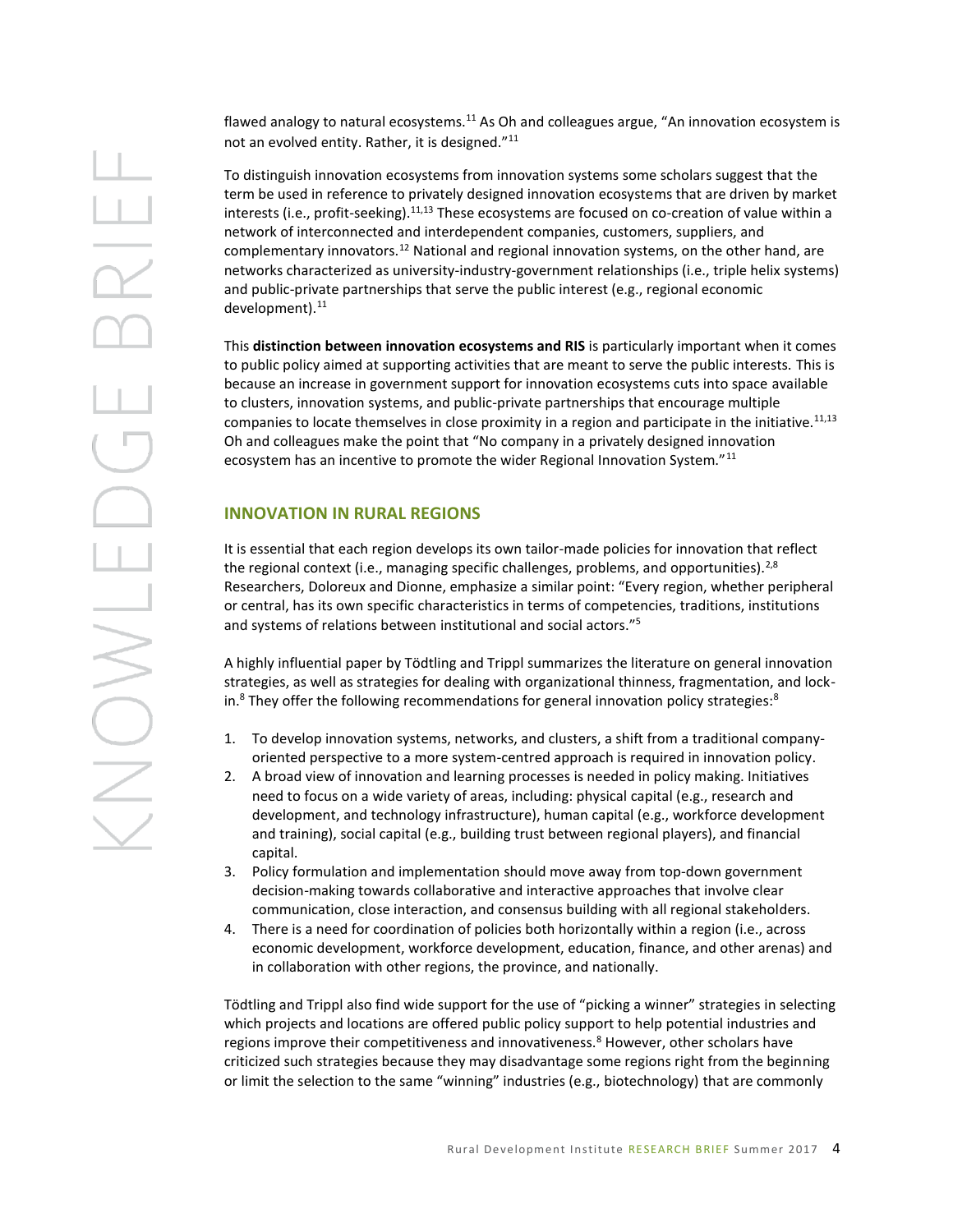supported, and because it is impossible to predict which industry sectors will emerge and grow in the future.<sup>4</sup>

#### **STRATEGIES FOR ORGANIZATIONAL THINNESS**

For strategies aimed at strengthening and upgrading innovation in the economy of a rural region suffering from organizational thinness, Tödtling and Trippl recommend:<sup>8</sup>

- 1. Innovation policies should focus on organizational and technological learning that helps companies (small and medium enterprises in particular) catch up on new organizational practices, product and processing technologies, etc. within their industry. The purpose is to steer behavioural changes towards approaches that stimulate innovation.
- 2. Policy makers should develop strategies to strengthen potential clusters. This includes supporting the formation of new companies, enhancing innovation capabilities of existing local/regional companies, attracting innovative companies from outside regions, and linking regional companies to other companies and knowledge/innovation sources (e.g., research institutes) both inside and outside of the region.
- 3. Policy makers should work to attract branches of national research institutions and research centres that would benefit industry sectors in the regional economy. Effort should also be put into the provision of medium skill level education and training (e.g., establishing technical colleges, engineering schools, management schools, etc.).
- 4. Policy initiatives should work to improve networks and social capital. This is essential. Companies need to be actively supported in building up relationships with regional knowledge providers/transfer

# **INNOVATION AND COLLABORATION IN BEAUCE, QUEBEC**

In urban areas where a high concentration of industry sector players exist, collaborations in innovation activities tend to become increasingly confined to the area overtime, though there is still some degree of reliance on national and international connections to some degree.<sup>7</sup> Conversely, in a rural region where there is often fewer local organizations and infrastructure, the region may benefit from a higher degree of cooperation with outside partners in nearby urban areas.<sup>7</sup>

In a comparative study of regional innovation systems in the metropolitan area of Ottawa, Ontario, and the rural region of Beauce, Quebec, findings showed that companies in each region had important collaborations both within and outside their respective regions.<sup>7</sup> However, industry sectors in the Beauce region involved more collaborations with external sources such as customers, suppliers, universities, and research institutes in the province's nearest metropolitan area, Quebec City.<sup>7</sup> Ottawa was more focused on regional collaborations, although one area of major external resources came from international science collaborations.<sup>7</sup>

The main sectors studied in the Beauce region were lumber and wood products, metal products, textile and mill products, and industrial machinery. The study also found that the low tech industries surveyed tended to conduct more experimental research (versus fundamental and applied research) and were less likely to patent innovations.<sup>7</sup> However, companies in these industries are not just users of knowledge and technology, they are drivers of change in learning and innovation.<sup>7</sup>.

agencies, as well as with those outside the region (i.e., to help them "import" outside knowledge and ideas that is not available locally).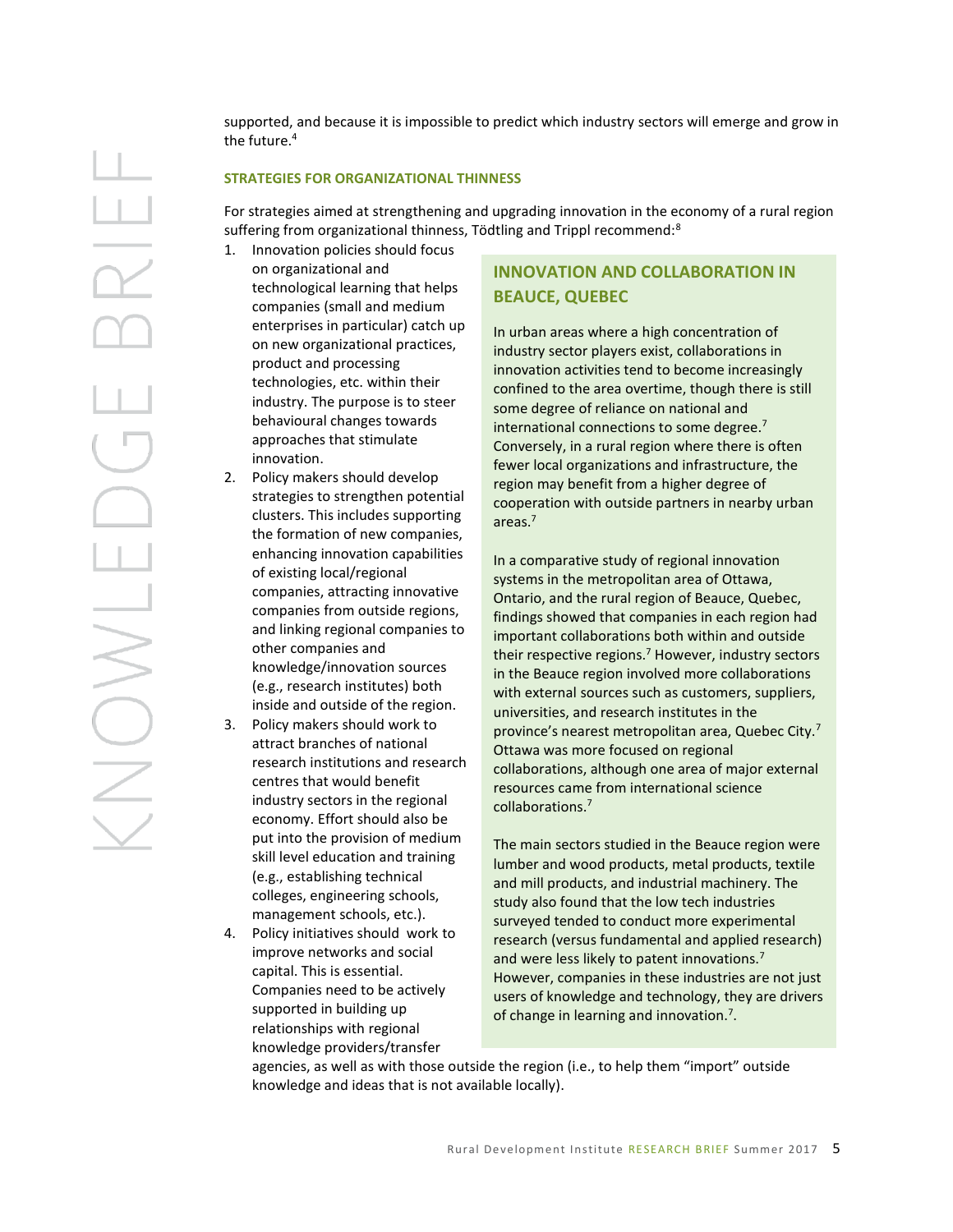In general, companies located in rural regions tend to collaborate with companies and organizations from outside their region, and in some cases they do this more than companies located in urban areas.<sup>6</sup> A balance of collaboration and partnerships both within a region and with nearby metropolitan areas may help support innovation and economic activities (see *Innovation and Collaboration in Beauce, Quebec text box).*<sup>15</sup>

Companies can also be successful without regional systems of innovation provided that they have access to the necessary innovation supports nationally and/or internationally.<sup>2</sup> In fact, some scholars argue that companies in small (i.e., small population, small number of firms, a narrow industrial base, and few knowledge organizations) and rural regions need to source knowledge from outside their region in order to achieve radical innovation activity.<sup>16,17</sup> In their analysis, Isaksen and Karlsen identify the following three modes of innovation taken by companies: $^{16,17}$ 

- 1. **Science-Technology-Innovation** (STI): This mode of innovation is strongly focused on science-based learning and R&D activities. These innovation activities largely take place in the in-house R&D departments of a company, research-intensive companies, and universities and research institutes. Knowledge and innovations created through this mode of learning are generally more rooted in a science push (i.e., creating radical innovations through basic research; developing and testing formal scientific models) than a pull from the market (i.e., filling an existing demand/need for new innovations). STI-focused companies are more likely to be located in large cities and specialized universities where they have access to researchers and research groups with new innovative ideas.
- 2. **Doing-Using-Interacting** (DUI): This mode of innovation is built on experience-based knowledge and often creates incremental changes in products and ways of doing things. Employees apply what they learn from on the job experience and competence to solve new challenges and problems, either within a company's own activities or in relation to the needs and requirements of customers and users. To encourage innovation, DUI-focused companies benefits from regular contact with demanding customers and strategic suppliers, and from access to experience-based knowledge (e.g., through a local labour market). Companies in rural regions experiencing organizational thinness and an economy dominated by traditional industries will likely rely on the DUI mode of innovation because, unlike in large cities, rural companies cannot easily access specialized researchers.
- 3. **Complex and Combined Innovation** (CCI): This mode of innovation links and adapts experience-based knowledge with science-based knowledge from different sources in innovation projects (e.g., demands from customers and knowledge from research organizations). In general, employees develop tacit knowledge about their work activities that is not verbally communicated, but is at the heart of much of the experience-based knowledge that they apply to incremental innovations. In CCI, this knowledge needs to be made explicit in order combine it with scientific methods and knowledge of external knowledge sources (e.g., research institutes located outside the region).

A problem with having mainly DUI-focused companies in rural regions is that while incremental innovations occur, this can trap a company or industry sector onto a particular path.<sup>17</sup> It is difficult for radical new innovations to be developed in that region without new science-based activities and access to knowledge sources from outside the region.<sup>17</sup> For this reason, Isaksen and Karlsen conclude that companies in rural regions "need to develop organizational learning strategies in order to be able to exploit external knowledge from distant sources in their internal innovation processes."<sup>17</sup> In other words, transitioning from a DUI-focused into a CCI-focused company that links local experience-based knowledge with external science-based knowledge.<sup>17</sup> Farsund Aluminum Casting (now [Benteler Automotive Farsund AS](http://www.fac.no/) - BAF), in the rural Lister region of Norway, is an example of a CCI-focused company that combines the knowledge of local factory workers with a partnership with a major Scandinavian research institute to develop some unique technology.<sup>17</sup> This company of 300 employees is the first tier supplier of aluminum parts for the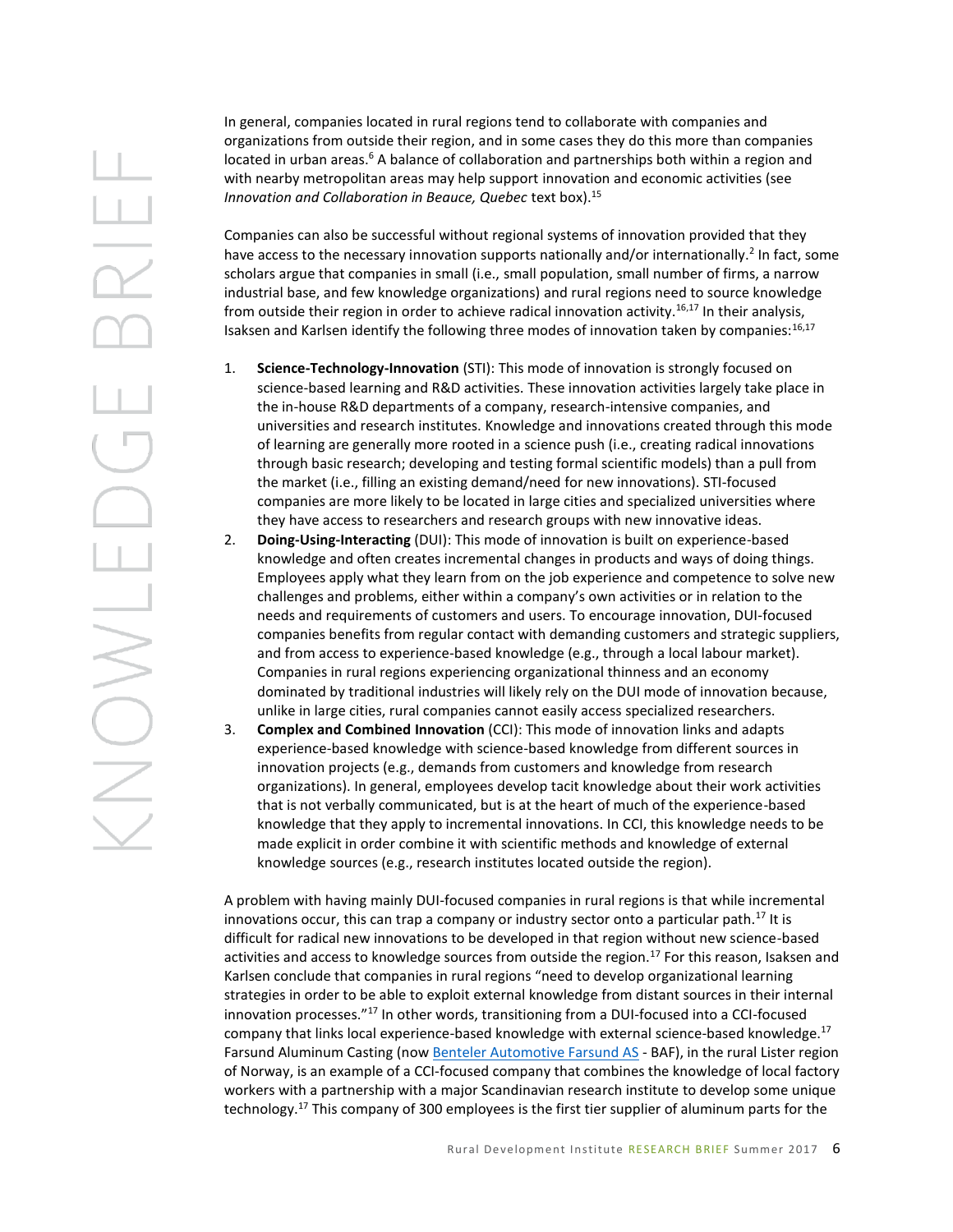European automotive industry, including being the only producer in the world that is able to make a vital part (rear suspension) for a Porsche model.<sup>17</sup> BAF's metallurgic innovation depends both on its workforce's experience and long-term links with national knowledge organizations.<sup>17</sup>

#### **STRATEGIES FOR LOCK-IN**

Regions with industry sectors that are locked-in to old technologies need policies to encourage innovations in new fields, paths, products, and processes in order to access new markets. $8$ Tödtling and Trippl recommend the following strategies:<sup>8</sup>

- 1. Encourage the development of clusters in new and/or related industries or technologies with policies that support economic diversification and modernization activities of existing companies and the new start-ups. Policies that attract and establish long-term investment from outside the region (e.g., foreign direct investment) are essential for bringing in knowledge that complements the region's old and new clusters.
- 2. Rebuild the regional knowledge base by creating new support organizations (e.g., research organizations and universities in new industrial and technological fields) and reorient existing ones. Build up the new skills that are required (e.g., through technical colleges, universities).
- 3. Induce and support the transformation of the region's existing networks by creating policies that promote networking at regional, national, and international levels that is focused on new industries and technologies.

#### **STRATEGIES FOR FRAGMENTATION**

Tödtling and Trippl's policy recommendations for regions with fragmented industry sectors are mainly aimed at urban regions. Nonetheless, some of the following strategies are useful for rural regions facing similar challenges:

- 1. Adopt a strategy clearly focused on cluster building. This includes identifying related industries that are emerging and have a strong local knowledge base, and promoting their growth and development (e.g., by developing complementary activities and a common knowledge base). Assisting start-ups and spin-off companies in knowledge-based industries and working to attract global companies and foreign direct investment are also important.
- 2. Policy initiatives should aim to improve and fill in the gaps of regional innovation infrastructure (e.g., specialized research centres and educational organizations).
- 3. Policy strategies should promote network building and collaboration among companies and through partnerships between industry and post-secondary schools.